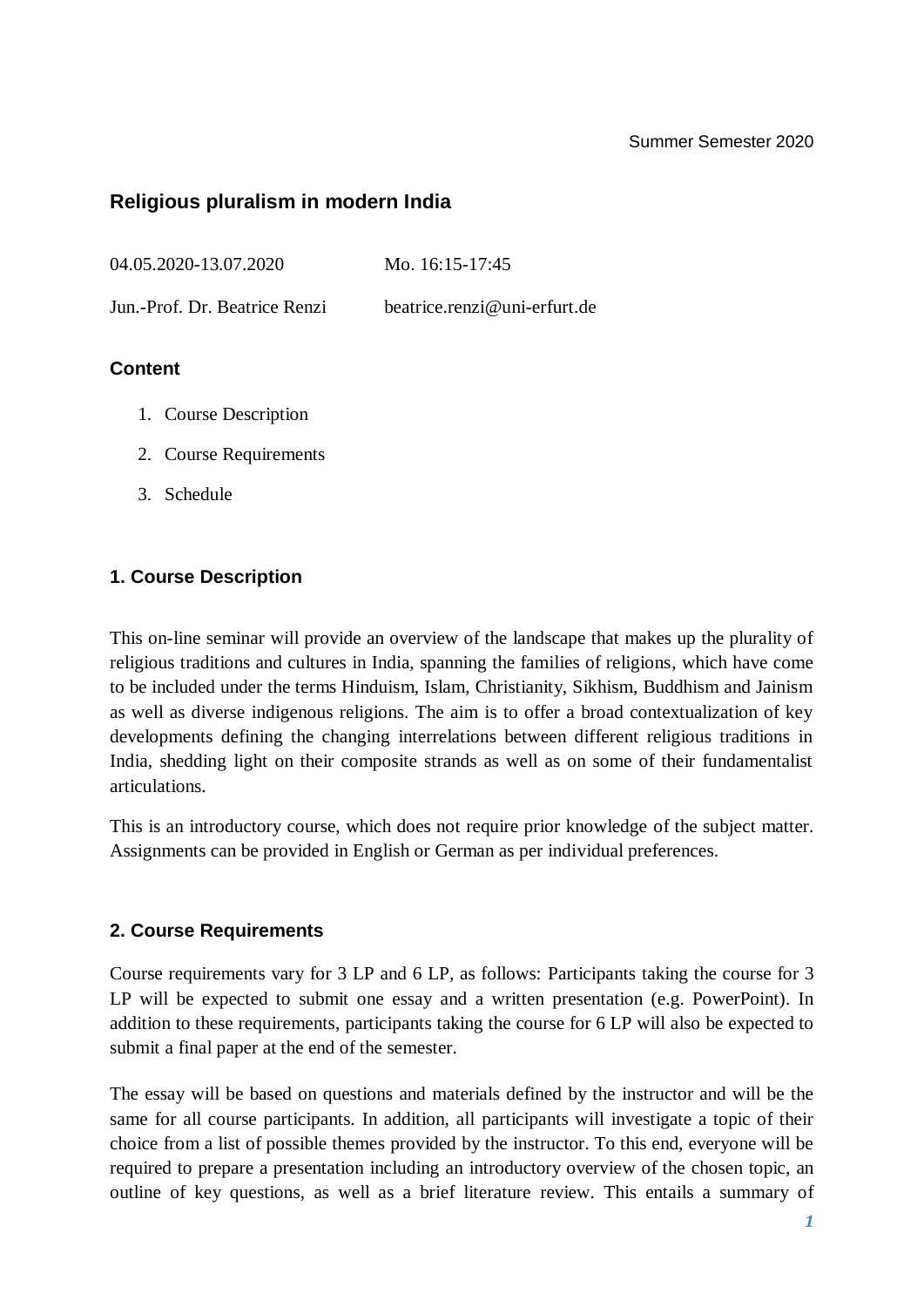selected texts from the suggested readings. Participants taking the course for 6 LP will then further develop the chosen topic into their final paper.

For the above assignments, it is important to double-check your writing in terms of clarity, accuracy and length, besides spelling and grammar. The papers and written presentations are due via e-mail to the instructor on the given deadline (s. following schedule). Presentations can be prepared in groups of two to three students or as individual assignments.

|  | 3. Schedule |
|--|-------------|
|--|-------------|

| <b>Dates</b>                | <b>Activities/Deadlines</b>                                                                                                                                                                                                                                                                                       |
|-----------------------------|-------------------------------------------------------------------------------------------------------------------------------------------------------------------------------------------------------------------------------------------------------------------------------------------------------------------|
| By 04.05.20                 | All interested participants to notify the instructor (beatrice.renzi@uni-<br>erfurt.de) via email.                                                                                                                                                                                                                |
| 05.05.20                    | The access code for the Moodle course room will be emailed to all<br>interested participants. In the Moodle course room, you will find an<br>overview of themes for the presentations with the suggested literature,<br>relevant documents as well as the names and email addresses of the<br>other participants. |
| 11.05.20, 4:15<br><b>PM</b> | Videoconference with all course participants to clarify questions and<br>concerns. Prior to the conference, you will receive a link, which will<br>allow you to access the virtual conference room.                                                                                                               |
| By 18.05.20                 | Presentation topic, work plan and names of co-presenter(s), if relevant,<br>to be emailed to instructor. The work plan will have to include an<br>indication of sources for the literature review and the person assigned to<br>review each source.                                                               |
| 25.05.20                    | Essay questions will be emailed to all course participants.                                                                                                                                                                                                                                                       |
| 08.06.20, 4:15<br><b>PM</b> | Videoconference with all participants on questions concerning the<br>presentations and the essay.                                                                                                                                                                                                                 |
| By 22.06.20                 | Essay to be submitted via email to the instructor.                                                                                                                                                                                                                                                                |
| 29.06.20, 4:15<br><b>PM</b> | Videoconference with all participants to discuss remaining questions<br>related to the presentations.                                                                                                                                                                                                             |